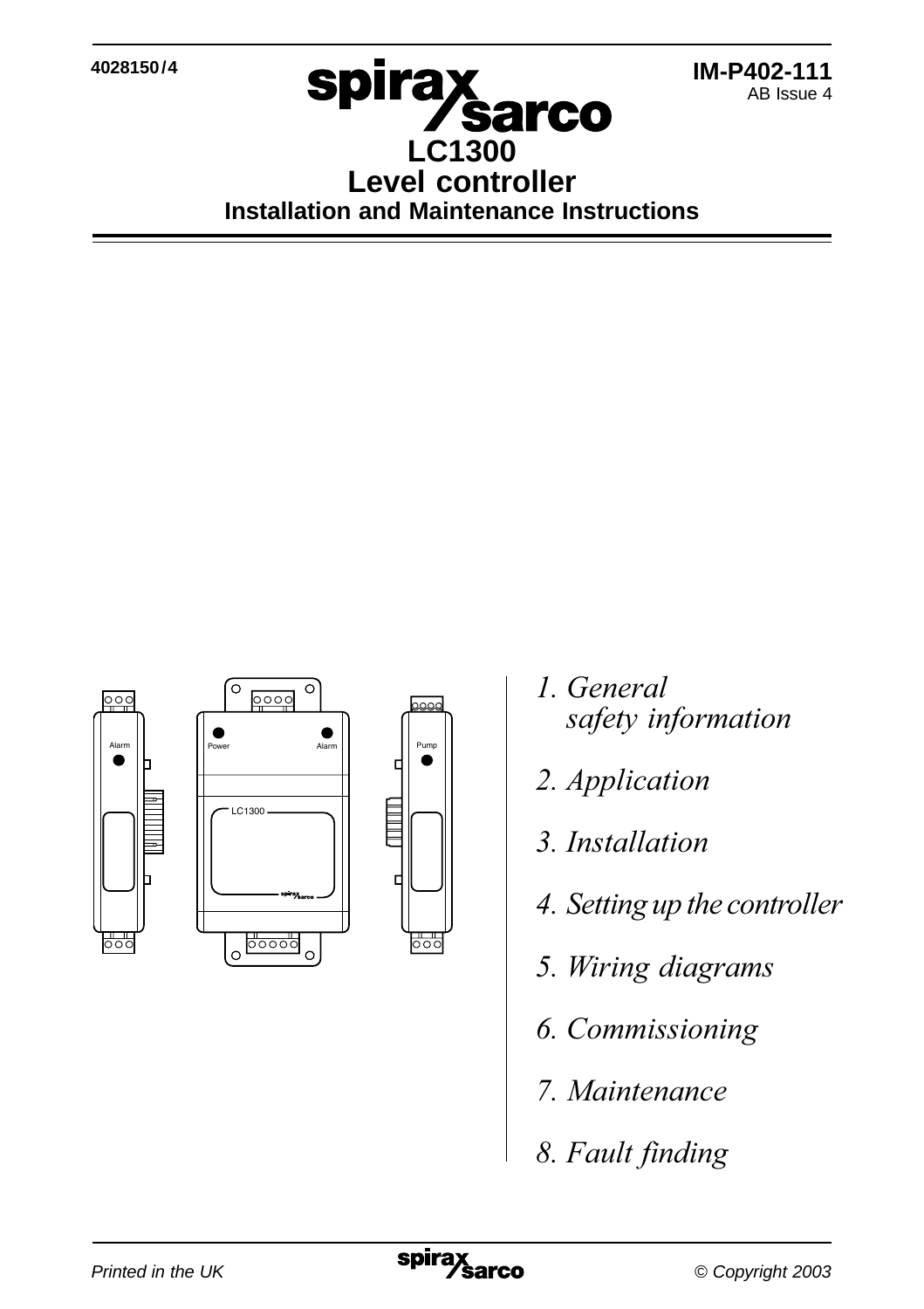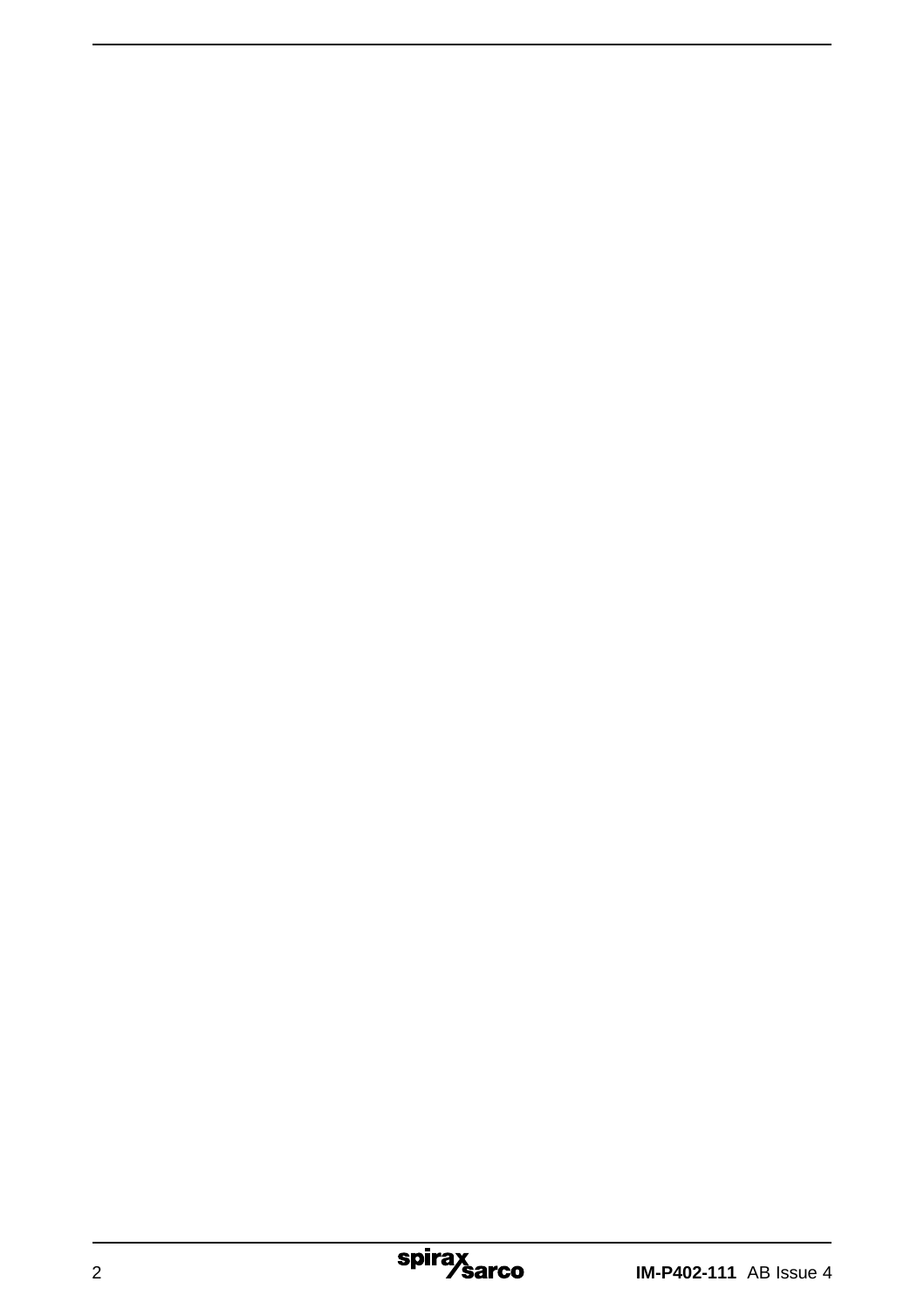# 1. General safety information

**Your attention is drawn to Safety Information Sheet IM-GCM-10 as well as to any National or local regulations.**

**Safe operation of the product depends on it being properly installed, commissioned and maintained by a qualified person in compliance with the operating instructions.**

**It is essential to comply with general installation and safety instructions for pipeline and plant construction, as well as to make proper use of tools and safety equipment. The product is designed and constructed to withstand the forces encountered during normal use. Use of the product for any other purpose, or failure to install the product in accordance with these Installation and Maintenance Instructions, could cause** damage to the product, will invalidate the  $\mathcal{C}\epsilon$  marking, and may cause injury or fatality **to personnel.**

## **Additional Safety Notes:**

#### **Level control and level limiting/alarm products in steam boilers**

**Products /systems must be selected, installed, operated, and tested in accordance with: - Local or National standards and regulations.**

- **- Guidance Notes, (Health and Safety Executive PM5 in the UK).**
- **- The requirements of Approvals Authorities.**
- **- Boiler inspection bodies.**
- **- Boiler manufacturer's specifications.**

**Two independent low water limiting/alarm systems must be installed on steam boilers. Level probes must be installed in separate protection tubes/chambers, with sufficient clearance between the tips, and earth.**

**Each probe must be connected to an independent controller. The alarm relays must isolate the boiler heat supply at low alarm status.**

**A high water alarm may be part of the water level control, or a separate system. An independent high water alarm system must be fitted if it is considered a safety requirement. In this case, the relays must simultaneously isolate the feedwater supply and the boiler heat supply at high alarm status. All boiler water limiters/alarms require regular functional testing.**

**A suitable water treatment regime must be used to ensure continuous safe and correct operation of the control and limiter/alarm systems. Consult the above authorities and a competent water treatment company.**

#### **Warning**

**Isolate the mains supply before unplugging the controller since hazardous voltages will be exposed on the controller base. This product complies with the requirements of Electromagnetic Compatibility Directive 89/336/EEC by meeting the standards of:**

- **- BS EN 50081-1 (Emissions) and**
- **- BS EN 61000-6-2 (Immunity).**

**The following conditions should be avoided as they may create interference above the limits specified in BS EN 61000-6-2 if:**

- **- The product or its wiring is located near a radio transmitter.**
- **- Excessive electrical noise occurs on the mains supply. Power line protectors (ac) should be installed if mains supply noise is likely. Protectors can combine filtering, suppression, surge and spike arrestors.**
- **- Cellular telephones and mobile radios may cause interference if used within approximately 1 metre (39") of the product or its wiring. The actual separation distance necessary will vary according to the surroundings of the installation and the power of the transmitter.**

**If this product is not used in the manner specified by this IMI, then the protection provided may be impaired.**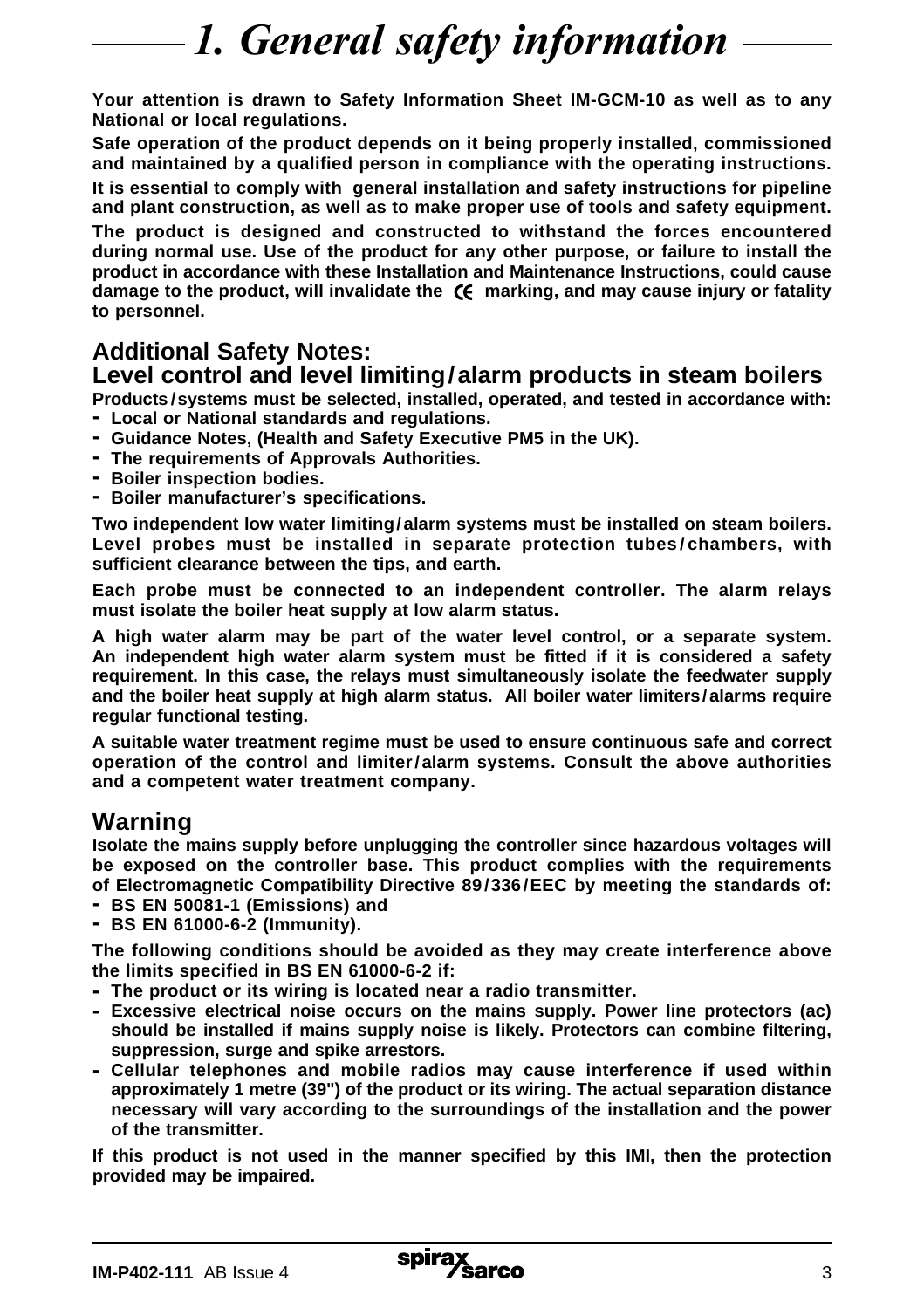# 2. *Application*

The LC1300 is a modular level controller for use with conductivity level probes in conductive liquids. The controller is suitable for use with virtually all qualities of industrial waters from condensate or boiler water to salt solutions. It can be used in water with an electrical conductivity as low as 1 µS/cm at 25**°**C.

The LC1300 is of modular design and in its most basic form comprises a power/alarm module with a single alarm function. Smaller modular units are then added to the power/alarm module depending on the functions required. Modular units include pump on/off control or an additional alarm. Up to a maximum of one pump module and one additional alarm may be added to the power/alarm module.

The LC1300 has an automatic sensitivity level and filter function which allow it to give a precise response under the very different conductivity and turbulence conditions found in tanks and high output boilers.

Probe tips are energised with a maximum voltage of 3 Vac.

# 3. Installation

#### **WARNING**

**Isolate the mains supply before touching any of the controller terminal blocks as these may be wired to mains voltage.**

To unplug the terminal blocks from their modules, pull the block vertically upwards or downwards. Side modular units are simply removed by pulling the module sideways away from the power/alarm module. The controller must be installed in an enclosure or control panel to provide environmental (Pollution Degree 2) and electrical safety protection. Spirax Sarco can provide suitable metal or plastic enclosures for the standard controller. The controller may be mounted on a 'top hat' DIN rail using the clip provided or the controller base screwed directly to a chassis plate (use No.8 roundhead or 4 mm roundhead screws)

#### **Caution: Allow 15 mm minimum clearance all round the unit for air circulation.**

The controller is for installation category II (Overvoltage category) and must be installed in accordance with IEC 60364 or equivalent. For the US and Canadian markets, the controller must be wired in accordance with the National and Local Electrical Code (NEC) or Canadian Electrical Code (CEC). The controller and all connected mains circuits must be supplied by the same phase and have a common isolation system which meets the relevant requirements of IEC 60947-1 and IEC 60947-3 or equivalent. This must be positioned close to the controller and clearly identified as the disconnect device.

A quick blow 3 amp external fuse must be fitted in all phases of the controller and relay supply. The relays are rated at 250 Vac maximum, to the following ratings:-

| <b>Version</b>   | Relay load type                     | Rating                   |
|------------------|-------------------------------------|--------------------------|
| <b>Standard</b>  | Resistive at 250 Vac                | 3 A                      |
|                  | Inductive at 250 Vac                | 1 A                      |
| <b>UL Listed</b> | Lamp or resistive at 240 Vac        | 3 A                      |
|                  | Tungsten filament at 240 Vac        | 1 A                      |
|                  | AC motor at 240 Vac                 | $\frac{1}{4}$ HP (2.9 A) |
|                  | AC motor at 120 Vac                 | $\frac{1}{10}$ HP (3 A)  |
|                  | Pilot duty (control circuits/coils) | C300(2.5 A)              |

#### **Relay rating table:**

**Note:-** the wiring diagrams (Section 5) show all relays in the power off position.

Screened cable is required for the probe. To comply with European EMC requirements use Pirelli FP200 or Delta Crompton OHLS, 1 mm**²**. The same type of cable may be used for the mains wiring. Use NEC Class 1 wiring for the UL version. Connect the screens as shown in the wiring diagrams (Section 5). Cabling should be installed in accordance with BS 6739 - Instrumentation in Process Control Systems: Installation design and practice or local equivalent.

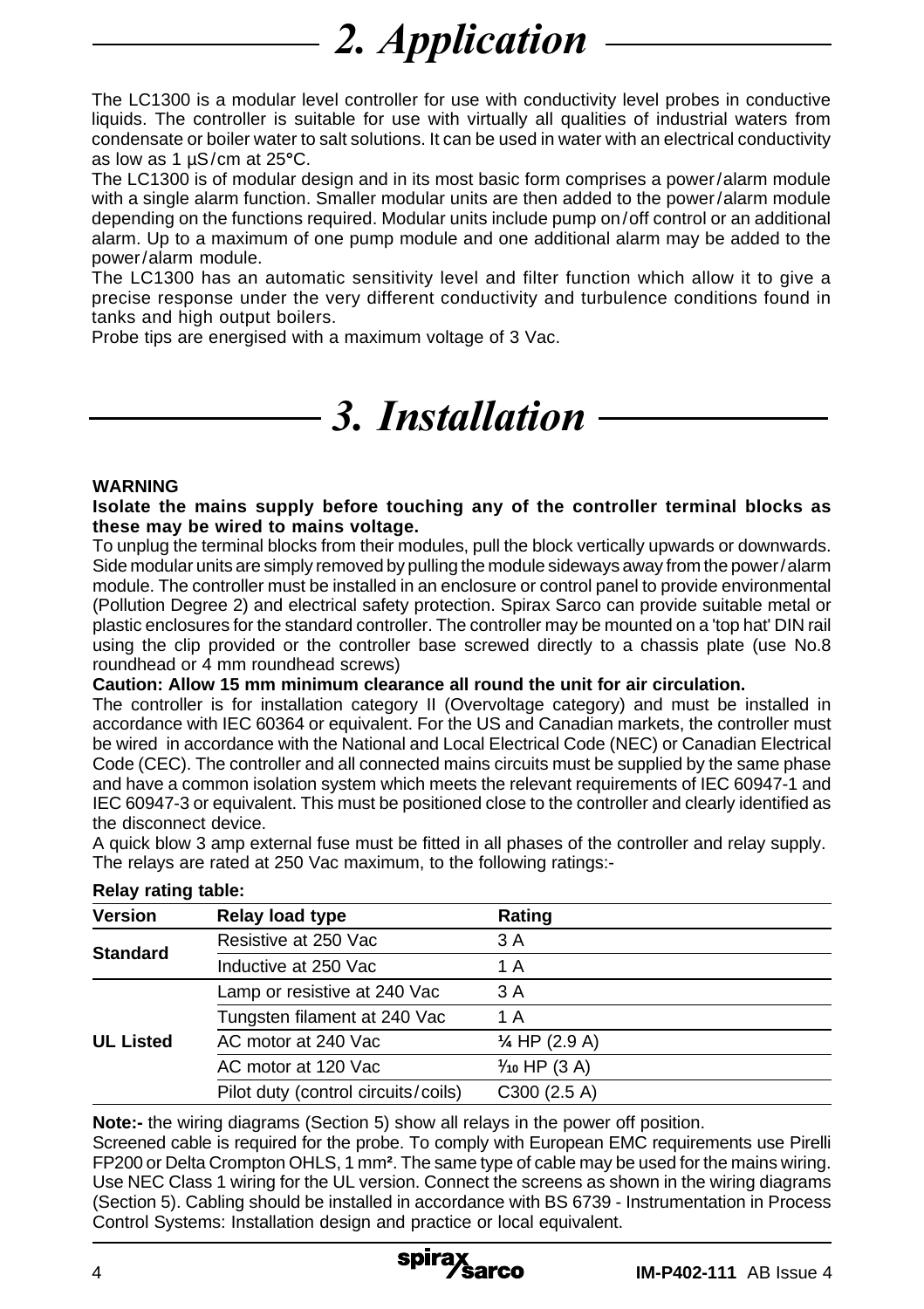#### **Screen connection**

An earth current loop is created if a wire or screen is connected between two earth points, which are at different potential (voltage). If the instructions are followed correctly, then the probe and controller screen will only be connected to earth at one end. **Note: The earth terminal is a functional earth rather than a protective earth.** A protective earth provides protection from electric shock under a single fault condition. This product has double insulation and therefore does not require a protective earth. A functional earth is used in order for the product to operate. In this application, the earth (tank/boiler shell) is used as the common of the probe. It also provides a sink/drain for any electrical interference. Ensure that the screen is connected to the earth terminal of the probe and to the common terminal of the controller. The common terminal of the controller must only be earthed via the probe. **CAUTION: Do not connect the common terminal to an earth local to the controller. To do so may induce an earth current loop, which may reduce the performance or damage the product.**

The pump input terminal has a maximum torque of 0.45 N m (4 lbf inch). The maximum torque to be applied to the other terminal screws is 0.8 N m (7 lbf inch).

**If this product is not used in the manner specified in this IMI, then the protection provided and compliance with EC directives may be impaired.**

|                                                                                    | Maximum ambient temperature - controller                                                                                        | $55^{\circ}$ C  | (131°F)      |  |
|------------------------------------------------------------------------------------|---------------------------------------------------------------------------------------------------------------------------------|-----------------|--------------|--|
|                                                                                    | Minimum ambient temperature - controller                                                                                        | $0^{\circ}$ C   | (32°F)       |  |
| Indoor use only                                                                    |                                                                                                                                 |                 |              |  |
| Altitude up to                                                                     |                                                                                                                                 | 2000 m          | (6 561 ft)   |  |
| <b>Humidity</b>                                                                    | Maximum relative humidity 80% for temperatures up to 31°C (87.8°F) decreasing linearly to 50% relative humidity at 40°C (104°F) |                 |              |  |
| Mains supply voltage                                                               |                                                                                                                                 | 99 V - 264 V    |              |  |
| <b>Frequency</b>                                                                   |                                                                                                                                 | $50 - 60$ Hz    |              |  |
| <b>Maximum power consumption</b>                                                   |                                                                                                                                 | 6 VA            |              |  |
| Maximum cable length - controller to probe                                         |                                                                                                                                 | $100 \text{ m}$ | (330 ft)     |  |
| Minimum conductivity $@$ 25°C (77°F)<br>when used with a Spirax Sarco LP10-4 probe |                                                                                                                                 | 1 $\mu$ S/cm    | $(1$ ppm $)$ |  |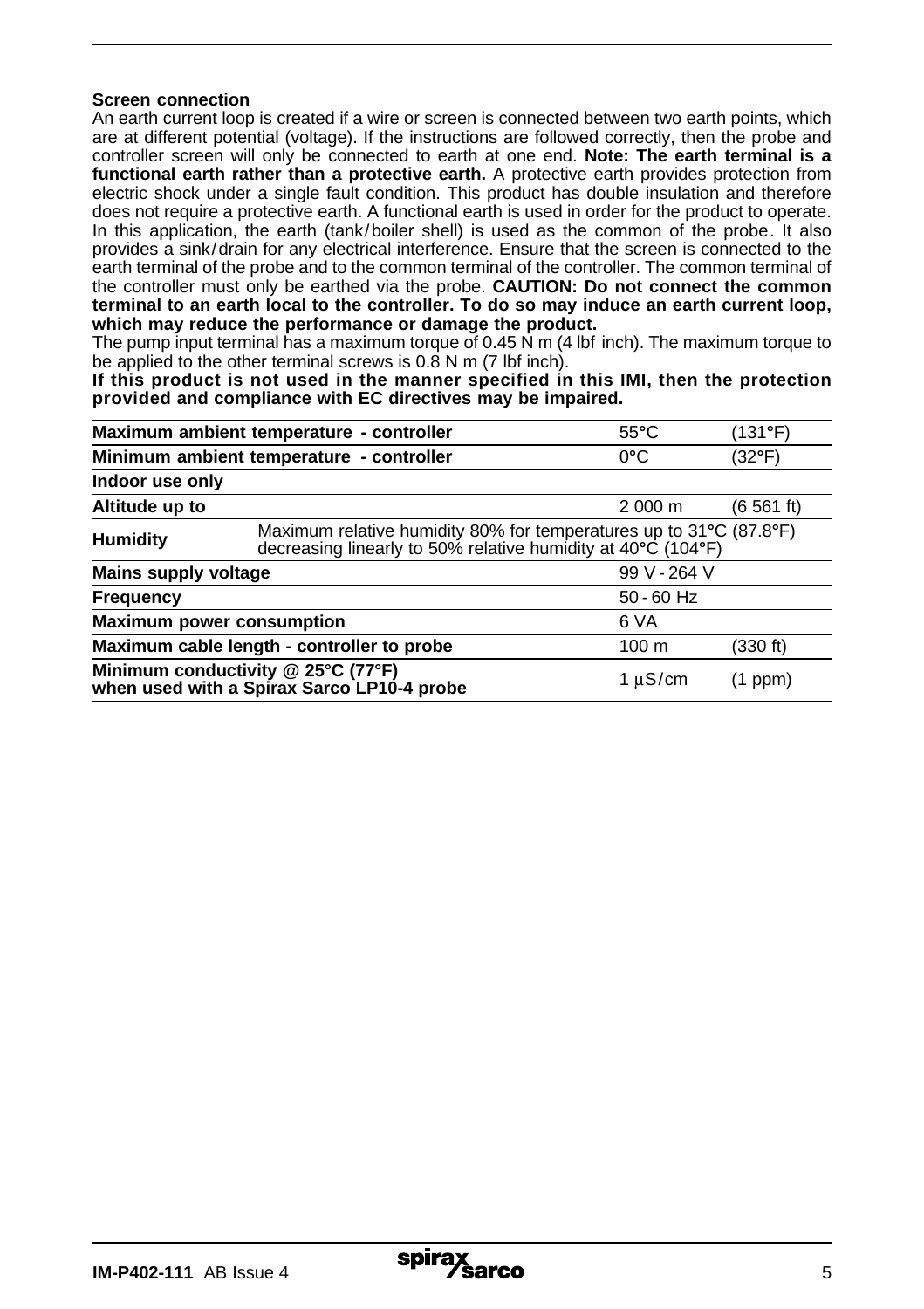# 4. Setting up the controller

### **4.1 To change the control and alarm functions**

The power/alarm module can be configured for high or low alarm operation by connecting the link between terminals 1 and 2 (see Section 5, Wiring diagram). The additional alarm module, if fitted, may also be configured for high or low alarm operation by connecting the link as shown between terminals 10 and 11 on the alarm module. Pumping in or pumping out control is selected by the link between terminals 16 and 17 on the pump module.

| <b>Module</b>      | <b>Action</b> | <b>Terminals</b> | Link or no link |
|--------------------|---------------|------------------|-----------------|
| Power/alarm module | High alarm    | 1 and 2          | Link            |
|                    | Low alarm     | 1 and $2$        | No link         |
| Pump module        | Pumping in    | 16 and 17        | No link         |
|                    | Pumping out   | 16 and 17        | Link            |
| Alarm module       | High alarm    | 10 and 11        | Link            |
|                    | Low alarm     | 10 and 11        | No link         |

#### **4.2 Probe sensitivity**

The controller will operate correctly with a minimum water conductivity of 1 µS/cm at 25**°**C.

#### **4.3 Filter**

The LC1300 has an automatic delay function to avoid spurious alarms or over frequent operation of the pump or solenoid valve. This delay is approximately 5 seconds.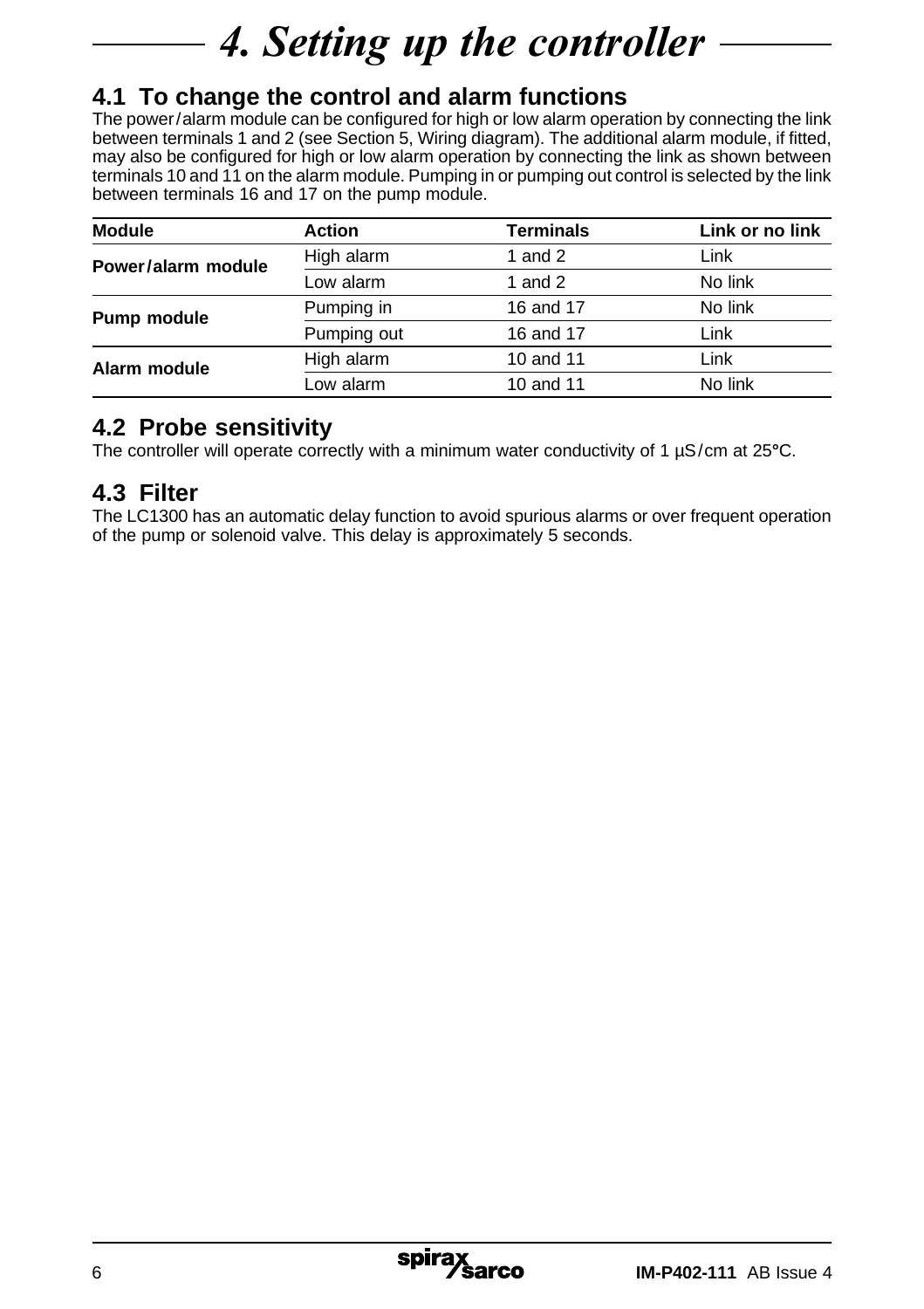

The wiring diagram shows water level control using a pump. Alternatively, a normally-closed solenoid valve could be used. Relays shown in de-energised state.

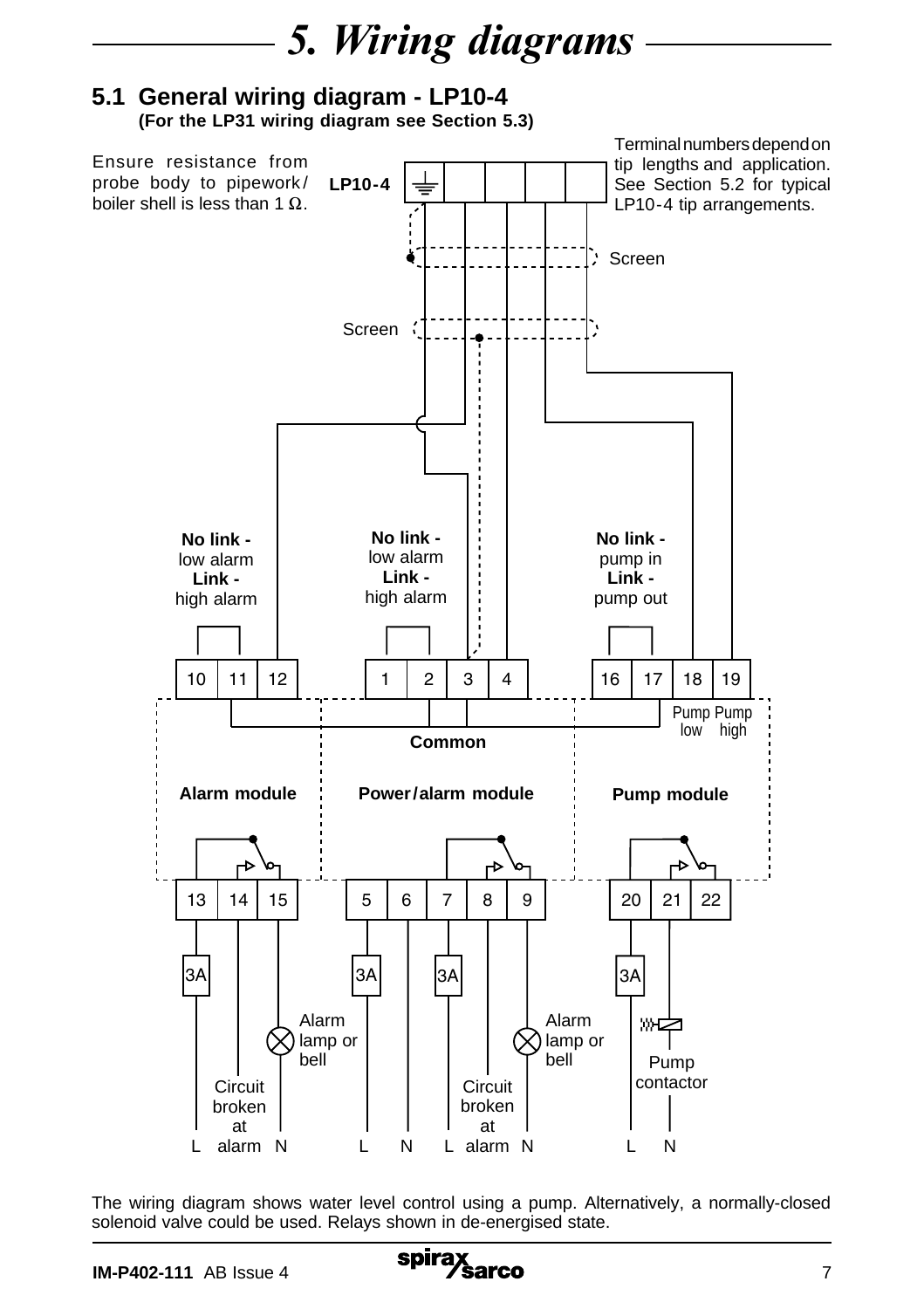

#### **5.2 Typical LP10-4 tip arrangements**

**\* Terminal numbers for the alarms in the LC1300 depend on which modules are configured for high or low alarms.**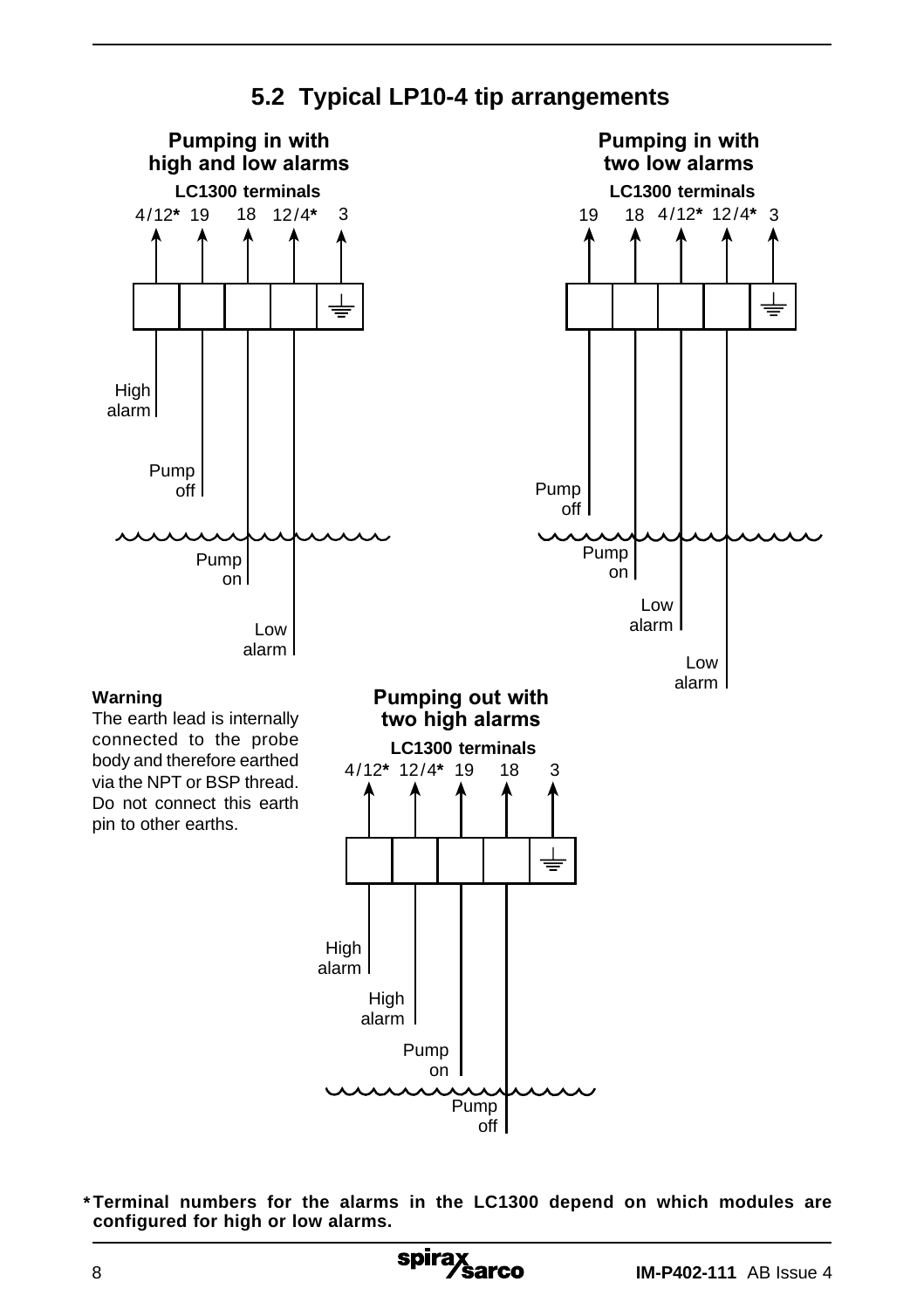## **5.3 General wiring diagram - LP31**

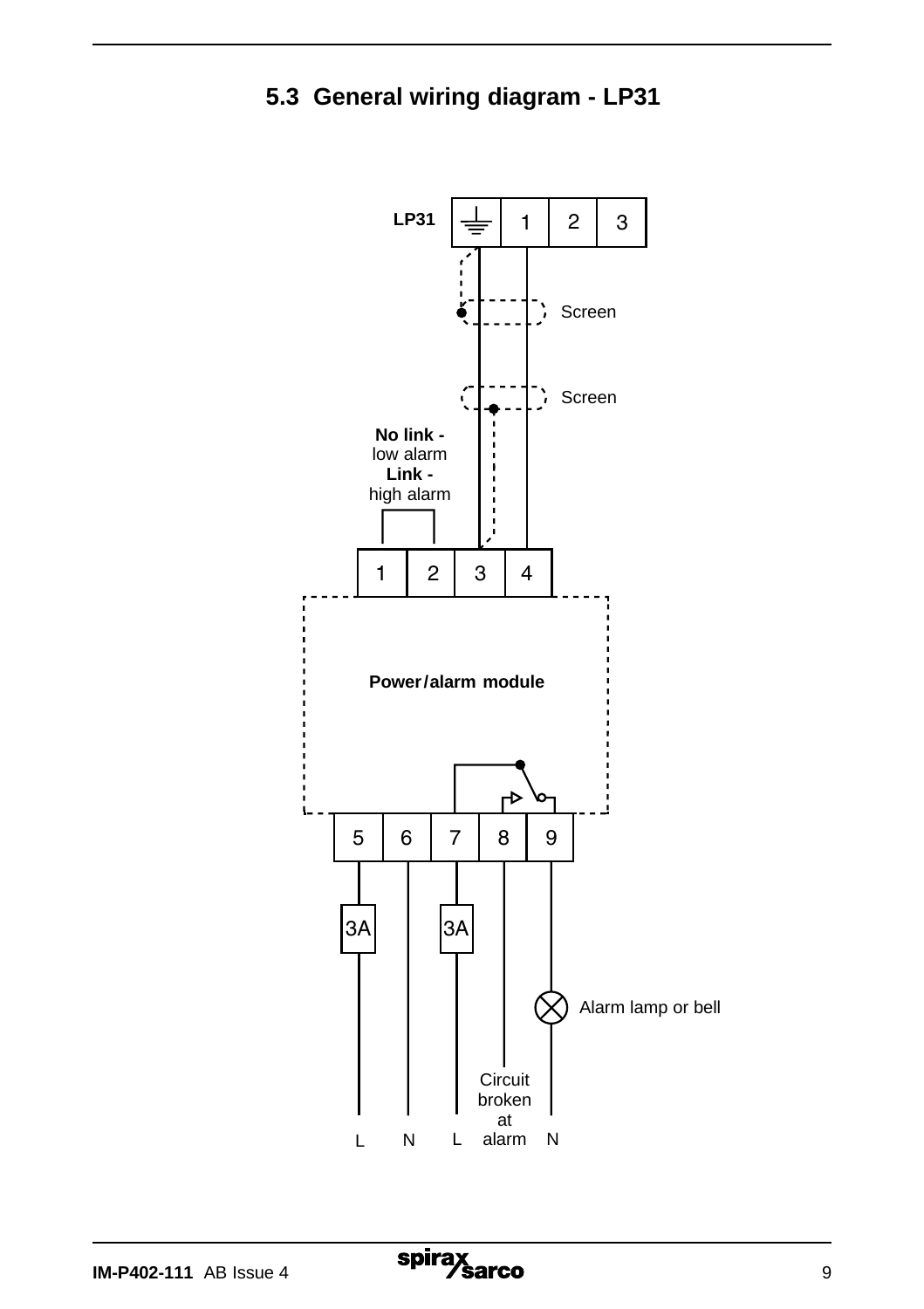## **5.4 Optional external test switch diagrams**

If an external test switch is required, it is possible to wire in a panel mounted switch as shown below. Depending on the function of the module, a Normally Open (**NO**) or a Normally Closed (**NC**) switch should be used. In order to prevent continuous alarms a spring loaded switch is recommended or a key operated switch.

#### **Alarm module**



**Power alarm module**

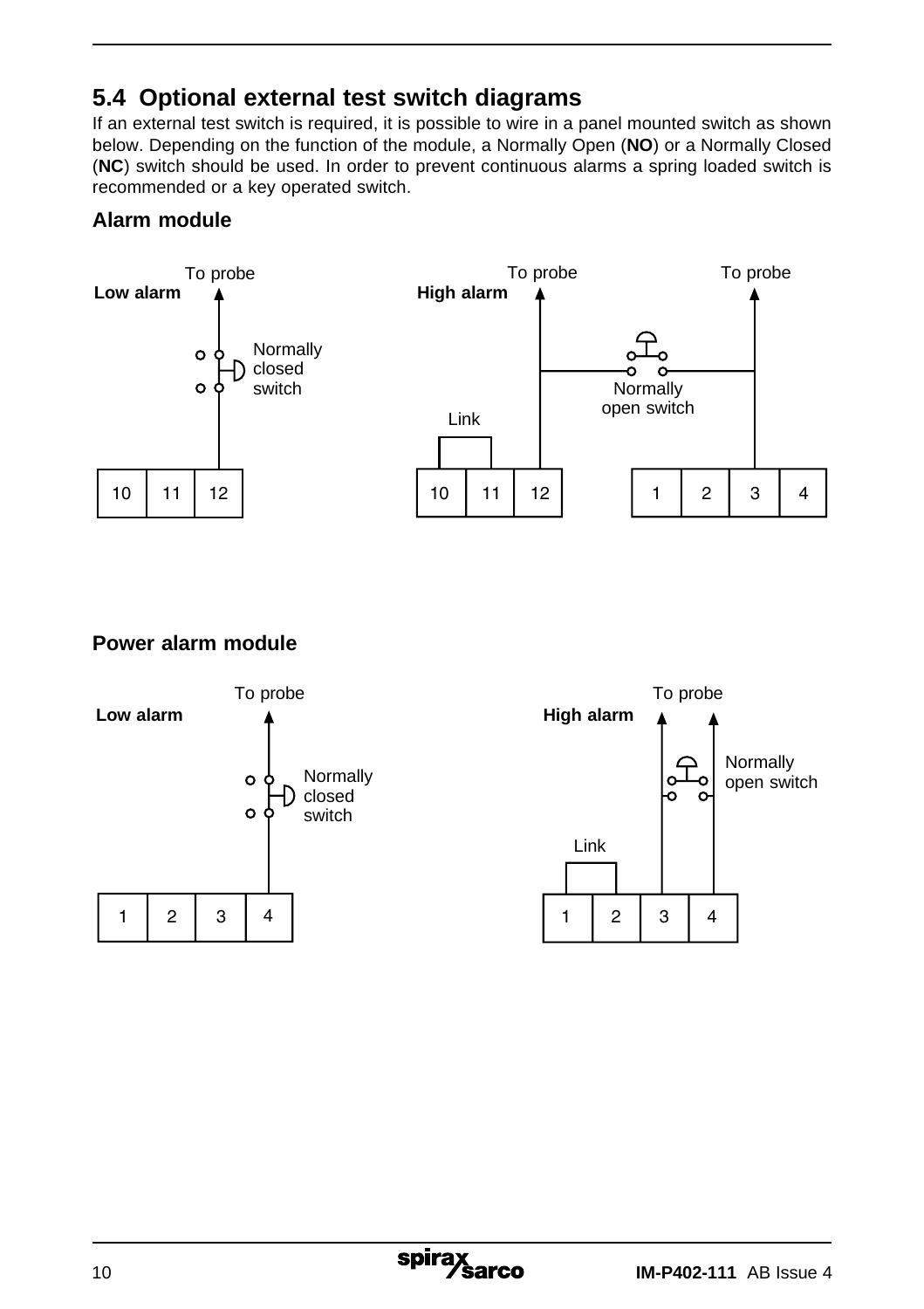# **6.** Commissioning

Control and alarm levels are set by cutting the probe tips to length. For details see the probe instructions.

#### **To commission the controller proceed as follows:-**

- **1.** Ensure the controller is set up for the correct functions.
- **2.** Alter the water level in the tank or boiler so that it is at a normal level. No alarms should be indicated.
- **3.** Alter the water level to the high and/or low level condition(s). Check that the associated alarm circuit operates.
- **4.** Alter the water level to the pump-on level. Check that the pump starts and continues to run until the pump-off level is reached.

## *-*

No special servicing or maintenance of the controller is necessary. Boiler water level controls and level alarms, however, do require testing and inspection. General guidance is given in Health and Safety Executive Guidance Note PM5. For specific instructions for the Spirax Sarco system please see separate literature.

# 8. Fault finding

Most faults that occur on commissioning are due to incorrect wiring or setting up. In the case of problems the following checklist may be helpful:

| Symptom                                                               | <b>Solution</b>                                         |  |
|-----------------------------------------------------------------------|---------------------------------------------------------|--|
| No LEDs lit                                                           | Check mains power supply                                |  |
| High water alarm lit when<br>water is at normal working level         | Check links fitted.                                     |  |
| Low water alarm lit, pump continues<br>to run after pump off position | Check probe screwed connection<br>is correctly earthed. |  |
| Pump not operational over<br>normal working range                     | Check pump links correctly fitted.                      |  |